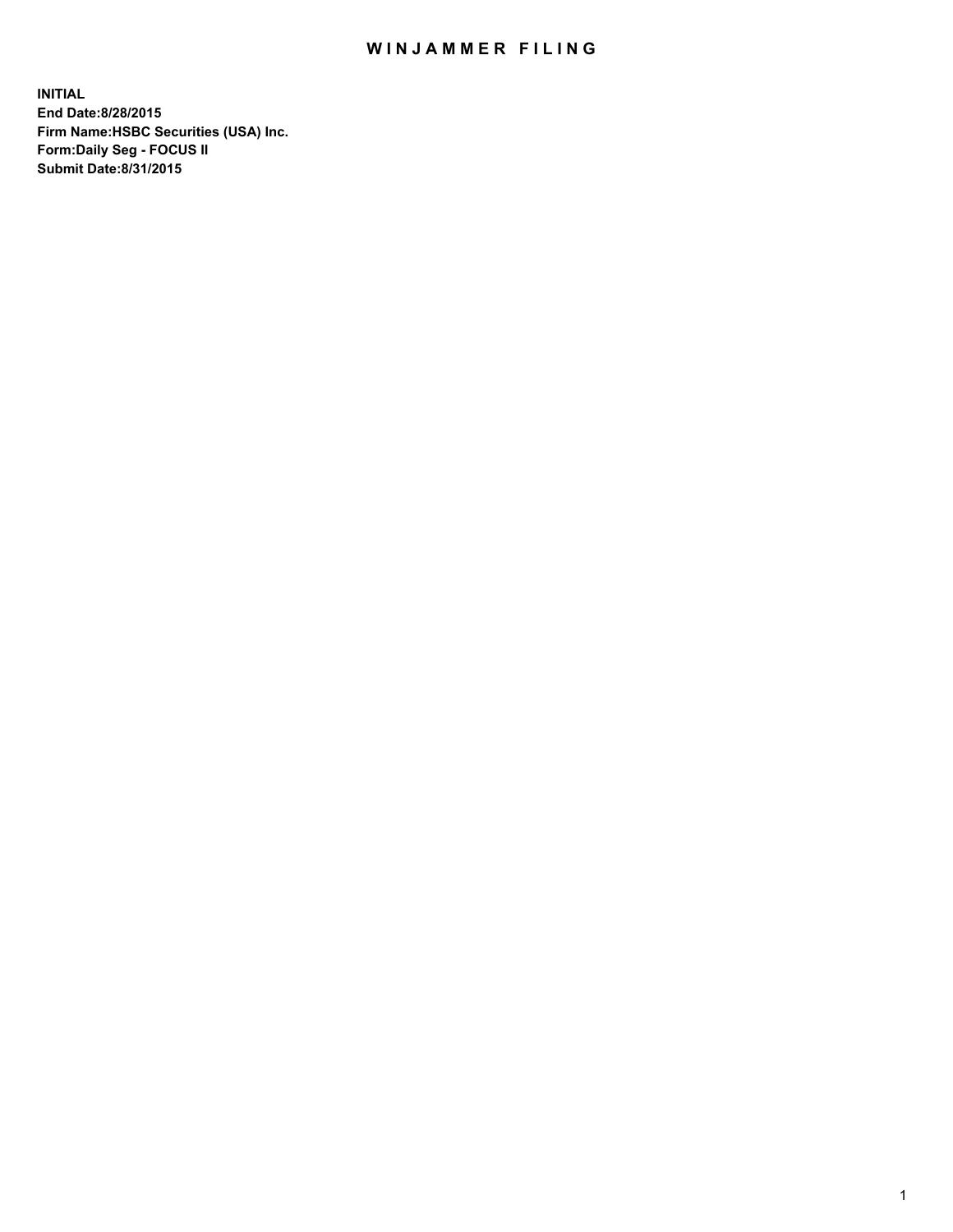## **INITIAL End Date:8/28/2015 Firm Name:HSBC Securities (USA) Inc. Form:Daily Seg - FOCUS II Submit Date:8/31/2015 Daily Segregation - Cover Page**

| Name of Company<br><b>Contact Name</b><br><b>Contact Phone Number</b><br><b>Contact Email Address</b>                                                                                                                                                                                                                          | <b>HSBC Securities (USA) Inc.</b><br>Steven richardson<br>212-525-6445<br>steven.richardson@us.hsbc.com |
|--------------------------------------------------------------------------------------------------------------------------------------------------------------------------------------------------------------------------------------------------------------------------------------------------------------------------------|---------------------------------------------------------------------------------------------------------|
| FCM's Customer Segregated Funds Residual Interest Target (choose one):<br>a. Minimum dollar amount: ; or<br>b. Minimum percentage of customer segregated funds required:%; or<br>c. Dollar amount range between: and; or<br>d. Percentage range of customer segregated funds required between: % and %.                        | 50,000,000<br>0 <sub>0</sub><br>0 <sub>0</sub>                                                          |
| FCM's Customer Secured Amount Funds Residual Interest Target (choose one):<br>a. Minimum dollar amount: ; or<br>b. Minimum percentage of customer secured funds required:%; or<br>c. Dollar amount range between: and; or<br>d. Percentage range of customer secured funds required between:% and%.                            | 10,000,000<br><u>0</u><br>0 <sub>0</sub><br>0 <sub>0</sub>                                              |
| FCM's Cleared Swaps Customer Collateral Residual Interest Target (choose one):<br>a. Minimum dollar amount: ; or<br>b. Minimum percentage of cleared swaps customer collateral required:% ; or<br>c. Dollar amount range between: and; or<br>d. Percentage range of cleared swaps customer collateral required between:% and%. | 70,000,000<br>00<br><u>00</u>                                                                           |

Attach supporting documents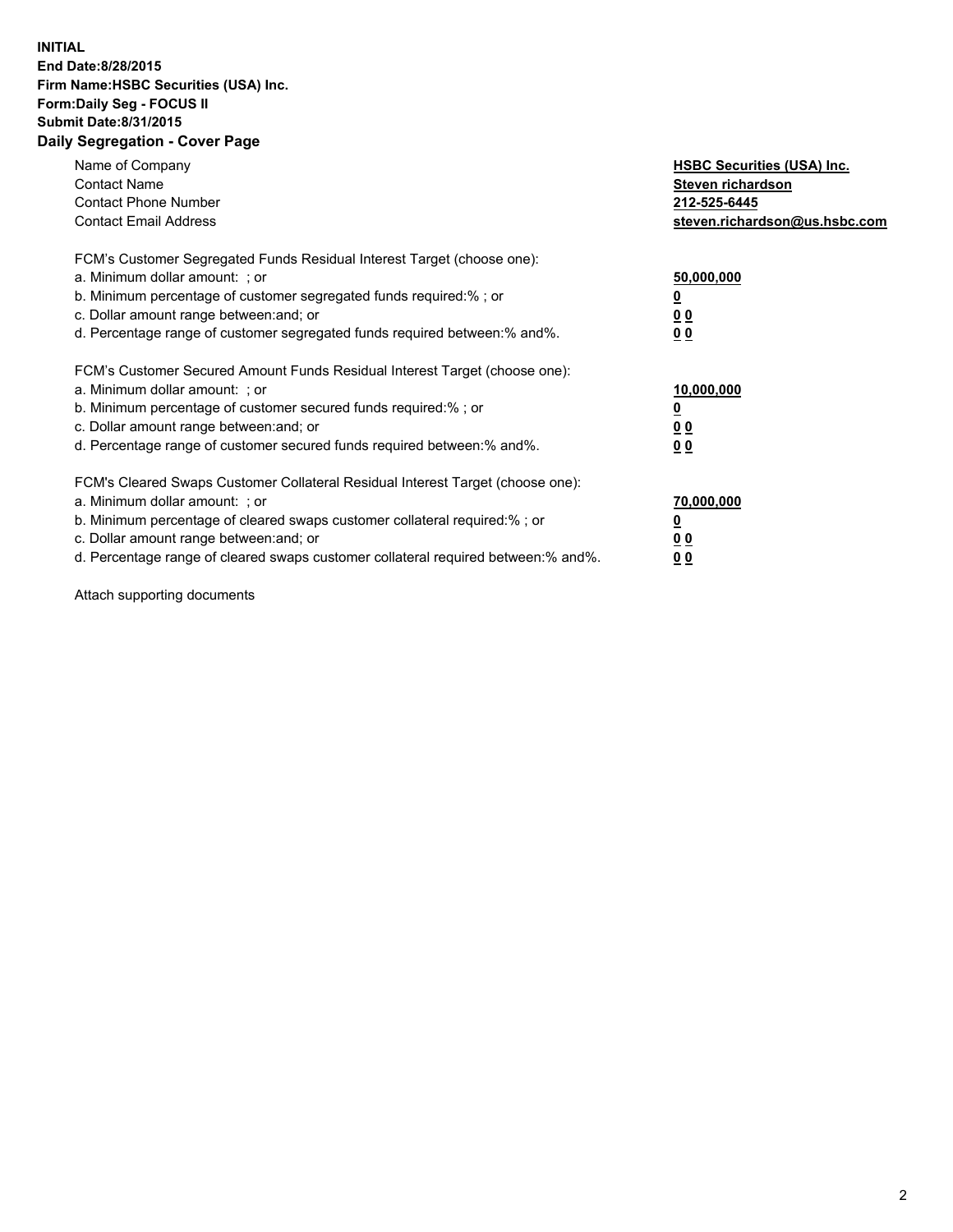**INITIAL End Date:8/28/2015 Firm Name:HSBC Securities (USA) Inc. Form:Daily Seg - FOCUS II Submit Date:8/31/2015 Daily Segregation - Secured Amounts** Foreign Futures and Foreign Options Secured Amounts Amount required to be set aside pursuant to law, rule or regulation of a foreign government or a rule of a self-regulatory organization authorized thereunder 1. Net ledger balance - Foreign Futures and Foreign Option Trading - All Customers A. Cash **43,317,580** [7315] B. Securities (at market) **76,427,941** [7317] 2. Net unrealized profit (loss) in open futures contracts traded on a foreign board of trade **-4,412,741** [7325] 3. Exchange traded options a. Market value of open option contracts purchased on a foreign board of trade **0** [7335] b. Market value of open contracts granted (sold) on a foreign board of trade **0** [7337] 4. Net equity (deficit) (add lines 1. 2. and 3.) **115,332,780** [7345] 5. Account liquidating to a deficit and account with a debit balances - gross amount **15,378,748** [7351]

- 6. Amount required to be set aside as the secured amount Net Liquidating Equity Method (add lines 4 and 5)
- 7. Greater of amount required to be set aside pursuant to foreign jurisdiction (above) or line 6.

## FUNDS DEPOSITED IN SEPARATE REGULATION 30.7 ACCOUNTS

1. Cash in banks

- A. Banks located in the United States **738,147** [7500]
- B. Other banks qualified under Regulation 30.7 **0** [7520] **738,147** [7530]
- 2. Securities
	- A. In safekeeping with banks located in the United States **76,427,941** [7540]
	- B. In safekeeping with other banks qualified under Regulation 30.7 **0** [7560] **76,427,941** [7570]
- 3. Equities with registered futures commission merchants
	- A. Cash **0** [7580]
		-
	- C. Unrealized gain (loss) on open futures contracts **0** [7600]
	- D. Value of long option contracts **0** [7610]
	- E. Value of short option contracts **0** [7615] **0** [7620]
- 4. Amounts held by clearing organizations of foreign boards of trade
	-
	- B. Securities **0** [7650]
	- C. Amount due to (from) clearing organization daily variation **0** [7660]
	- D. Value of long option contracts **0** [7670]
	- E. Value of short option contracts **0** [7675] **0** [7680]
- 5. Amounts held by members of foreign boards of trade
	-
	-
	- C. Unrealized gain (loss) on open futures contracts **-4,412,741** [7720]
	- D. Value of long option contracts **0** [7730]
	- E. Value of short option contracts **0** [7735] **80,344,055** [7740]
- 6. Amounts with other depositories designated by a foreign board of trade **0** [7760]
- 7. Segregated funds on hand **0** [7765]
- 8. Total funds in separate section 30.7 accounts **157,510,143** [7770]
- 9. Excess (deficiency) Set Aside for Secured Amount (subtract line 7 Secured Statement Page 1 from Line 8)
- 10. Management Target Amount for Excess funds in separate section 30.7 accounts **10,000,000** [7780]
- 11. Excess (deficiency) funds in separate 30.7 accounts over (under) Management Target **16,985,309** [7785]

**0** [7305]

Less: amount offset by customer owned securities **-186,694** [7352] **15,192,054** [7354] **130,524,834** [7355]

**130,524,834** [7360]

 B. Securities **0** [7590] A. Cash **0** [7640]

 A. Cash **84,756,796** [7700] B. Securities **0** [7710] **26,985,309** [7380]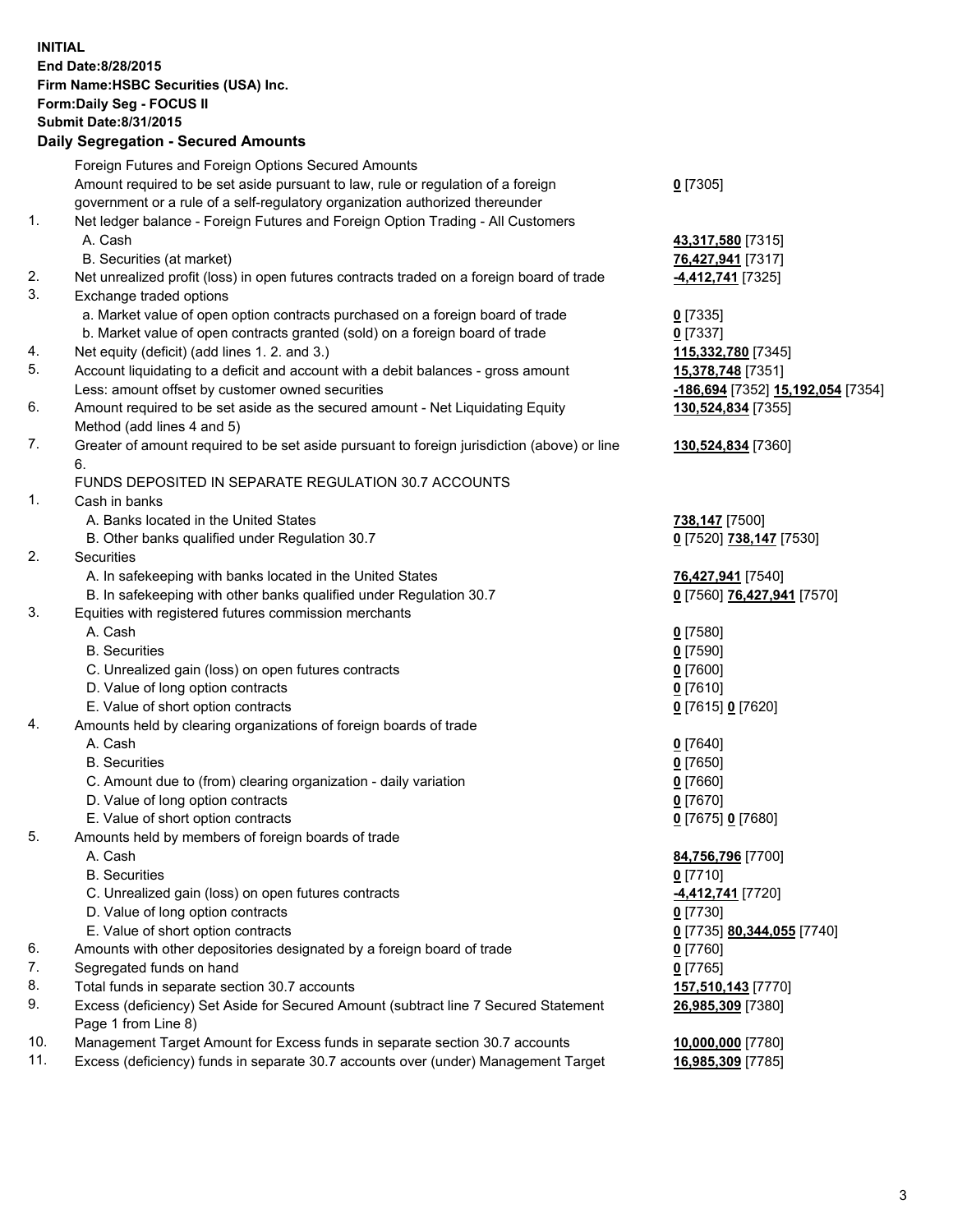**INITIAL End Date:8/28/2015 Firm Name:HSBC Securities (USA) Inc. Form:Daily Seg - FOCUS II Submit Date:8/31/2015 Daily Segregation - Segregation Statement** SEGREGATION REQUIREMENTS(Section 4d(2) of the CEAct) 1. Net ledger balance A. Cash **686,333,122** [7010] B. Securities (at market) **828,277,784** [7020] 2. Net unrealized profit (loss) in open futures contracts traded on a contract market **-353,219,192** [7030] 3. Exchange traded options A. Add market value of open option contracts purchased on a contract market **127,082,493** [7032] B. Deduct market value of open option contracts granted (sold) on a contract market **-19,850,872** [7033] 4. Net equity (deficit) (add lines 1, 2 and 3) **1,268,623,335** [7040] 5. Accounts liquidating to a deficit and accounts with debit balances - gross amount **1,750,402** [7045] Less: amount offset by customer securities **-1,720,783** [7047] **29,619** [7050] 6. Amount required to be segregated (add lines 4 and 5) **1,268,652,954** [7060] FUNDS IN SEGREGATED ACCOUNTS 7. Deposited in segregated funds bank accounts A. Cash **234,174,321** [7070] B. Securities representing investments of customers' funds (at market) **0** [7080] C. Securities held for particular customers or option customers in lieu of cash (at market) **178,218,982** [7090] 8. Margins on deposit with derivatives clearing organizations of contract markets A. Cash **40,993,442** [7100] B. Securities representing investments of customers' funds (at market) **199,566,938** [7110] C. Securities held for particular customers or option customers in lieu of cash (at market) **650,058,801** [7120] 9. Net settlement from (to) derivatives clearing organizations of contract markets **-3,628,702** [7130] 10. Exchange traded options A. Value of open long option contracts **127,082,493** [7132] B. Value of open short option contracts **-19,850,872** [7133] 11. Net equities with other FCMs A. Net liquidating equity **45,099,079** [7140] B. Securities representing investments of customers' funds (at market) **0** [7160] C. Securities held for particular customers or option customers in lieu of cash (at market) **0** [7170] 12. Segregated funds on hand **0** [7150] 13. Total amount in segregation (add lines 7 through 12) **1,451,714,482** [7180] 14. Excess (deficiency) funds in segregation (subtract line 6 from line 13) **183,061,528** [7190] 15. Management Target Amount for Excess funds in segregation **50,000,000** [7194]

16. Excess (deficiency) funds in segregation over (under) Management Target Amount Excess

**133,061,528** [7198]